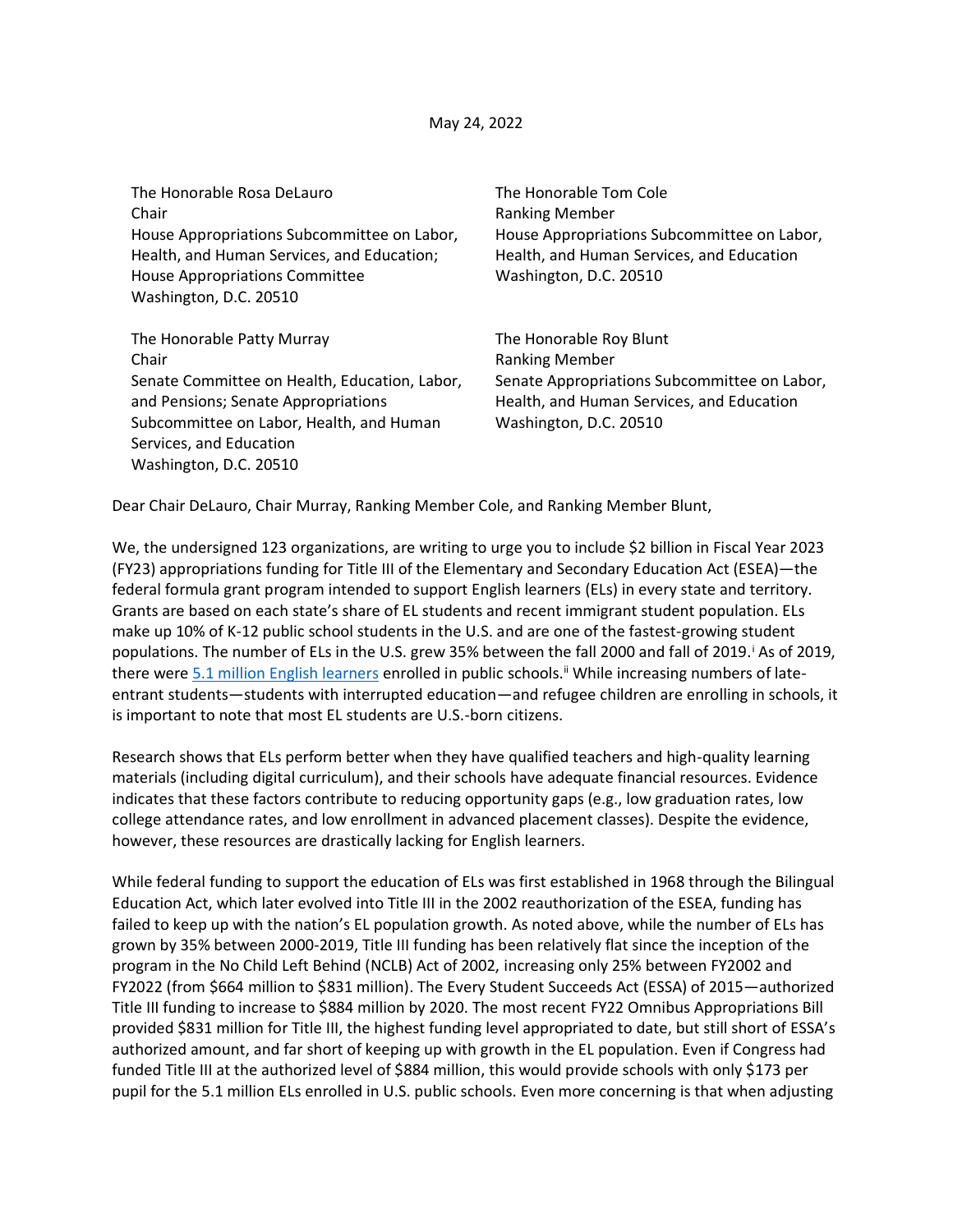for inflation, Title III funding has decreased by 12.8% since 2008.<sup>ii</sup> In FY08, Title III was funded at \$700 million, which is roughly \$953 million in 2022 when adjusted for inflation.

The lack of adequate Title III funding in the federal budget has a disproportionate impact on students of color, low-income students, immigrant families, and students with disabilities. Not only has the EL population grown, but it is increasingly more linguistically and culturally diverse as suburban, exurban, and rural districts have seen dramatic increases in their EL populations. While the majority of EL students are Latino (78%), 11% are Asian and 7% are White.<sup>iv</sup> States list over 50 commonly spoken languages, including Chinese, Arabic, and Vietnamese.<sup>v</sup> Approximately 14% [\(714,400\)](https://ncela.ed.gov/files/fast_facts/20201216-Del4.4-ELsDisabilities-508-OELA.pdf) are also identified as students with disabilities.<sup>vi</sup>

Underinvestment in ELs has contributed to the persistence of wide opportunity gaps. According to the 2019 National Assessment of Education Progress, only 16 percent of fourth grade ELs scored at or above the proficient level in math and only 10 percent were at or above proficient in reading. ELs in eighth grade, and at every level, lagged far behind their non-EL peers on these measures of academic achievement. While one-third of non-ELs were proficient in math at grade 8, only 5 percent of eighth grade ELs met these mastery benchmarks. In addition, the Office of English Language Acquisition reports that while 85 percent of students nationwide graduated from high school on time in 2018, the rate was only 68 percent for ELs. The COVID-19 crisis has exacerbated these opportunity gaps.

In order to maximize support for ELs to reach their potential and be successful contributors to the U.S. economy, ELs need additional targeted resources, ranging from tutoring, summer and afterschool programs, multilingual language development services to social and emotional support for challenges exacerbated by the pandemic. Additionally, the nation's growing EL student population needs a robust teacher workforce equipped with the necessary knowledge and skills to teach them, however, 31 states across the country are experiencing shortages of EL teachers. In order to improve academic progress and meet the social and emotional needs of EL students, we make the following recommendations for Congress:

**Appropriate \$2 billion for Title III in the FY23 federal budget**. Funding Title III at this level would increase school supports for ELs to \$400/per pupil, as well as providing resources in other key areas, including:

- \$100 million to create a discretionary grant program for the development and adoption of native language assessments to leverage the full repertoire of linguistic, cultural, and cognitive resources that ELs bring to school and to better inform equitable and higher-level instruction.
- Support for more teachers to attain their English Language Development or Bilingual certification and professional development for teachers of ELs through the National Professional Development program within Title III.
- Culturally and linguistically responsive engagement and communication with EL families.
- Community and family initiatives to support summer and after-school academic and social programs for English learners.
- Sustainable innovative programs that support bilingual and dual language education, and leverage the unique linguistic, cultural, and cognitive capital of ELs to promote higher levels of academic and socio-emotional outcomes.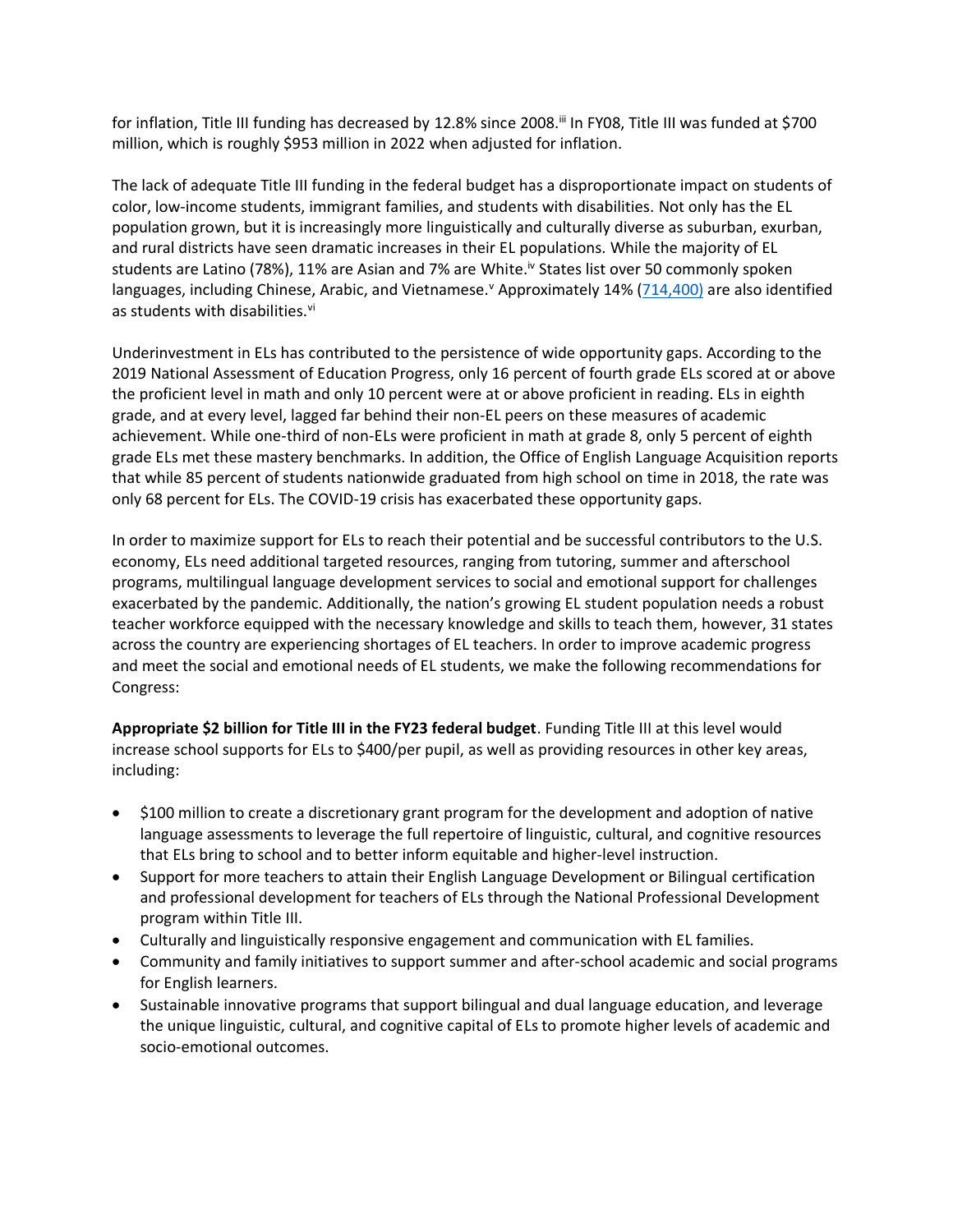The undersigned organizations respectfully urge you to consider the recommendations outlined above and support \$2 billion for Title III in FY23. We are committed to supporting English learners—our nation's future—to ensure that they have access to a high-quality education. Our prosperity as a nation beyond the pandemic depends on their success. Should you have any questions, please contact Amalia Chamorro, Director of the Education Policy Project, UnidosUS at achamorro@unidosus.org.

## **National Organizations**

**ACTFL** All4Ed American Federation of Teachers American Translators Association Asian Americans Advancing Justice (AAJC) Association of Language Companies Association of Latino Administrators and Superintendents (ALAS) Center for Applied Linguistics Clearinghouse on Women's Issues Collaborative for Student Success Education Policy Program at New America Education Reform Now Empowering Pacific Islander Communities English Learners Success Forum Green Dot Public Schools National Hispanic Federation IDRA Japanese American Citizens League Joint National Committee for Languages KIPP Latinos for Education League of United Latin American Citizens (LULAC) Learning Heroes Migrant Legal Action Program National Alliance for Public Charter Schools National Association of English Learner Program Administrators (NAELPA) National Association for Bilingual Education (NABE) National Center for Families Learning National Center for Learning Disabilities (NCLD) National Council of Asian Pacific Americans (NCAPA) National Education Association National Parents Union National Summer Learning Association National Urban League Our Turn SchoolHouse Connection Southeast Asia Resource Action Center Teach For America Teach Plus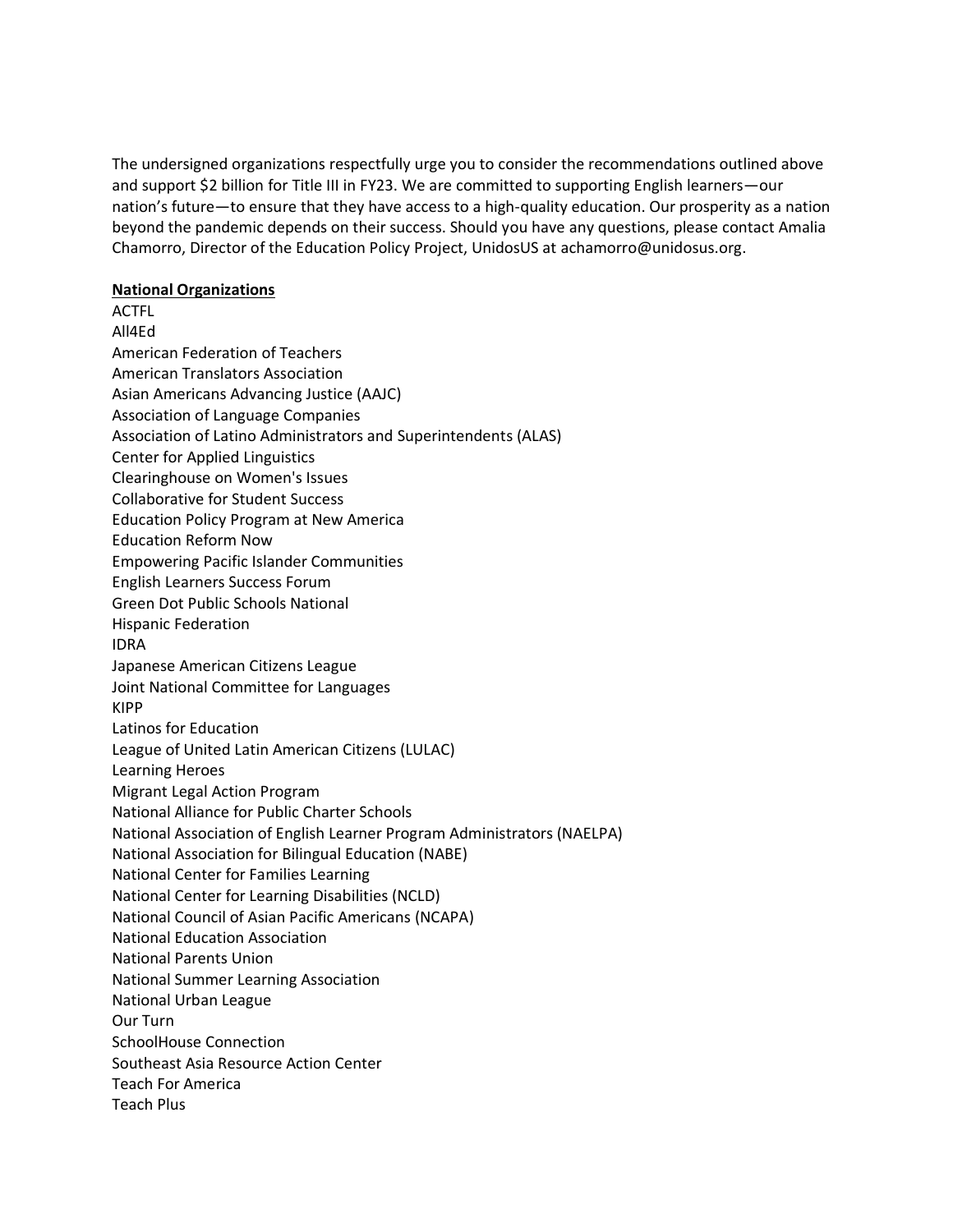TESOL International Association The Education Trust The National Parents Union TNTP UnidosUS

## **State Organizations**

### **Alabama**

¡HICA! Hispanic Interest Coalition of Alabama

## **Arizona**

Aliento Education Fund ALL In Education Amistades, Inc. Arizona Department of Education Arizona School Boards Association Friendly House Inc.

## **California**

Amethod Public Schools Association of Mexican American Educators, Inc. CABE--California Association for Bilingual Education Californians Together CATESOL Center for Equity for English Learners, Loyola Marymount University Center for Powerful Public Schools CFT--A Union of Educators and Classified Professionals Early Edge California Eastmont Community Center El Sol Academy Families In Schools Great Public Schools Now KIPP SoCal Public Schools La Maestra Family Clinic, Inc. Para Los Niños Parent Institute for Quality Education Parent Organization Network PUENTE Learning Center SEAL (Sobrato Early Academic Language) Watts/Century Latino Organization

# **Colorado**

Mi Casa Resource Center

### **Florida**

Centro Campesino Farmworker Center, Inc. (CCFC) Enterprising Latinas, Inc.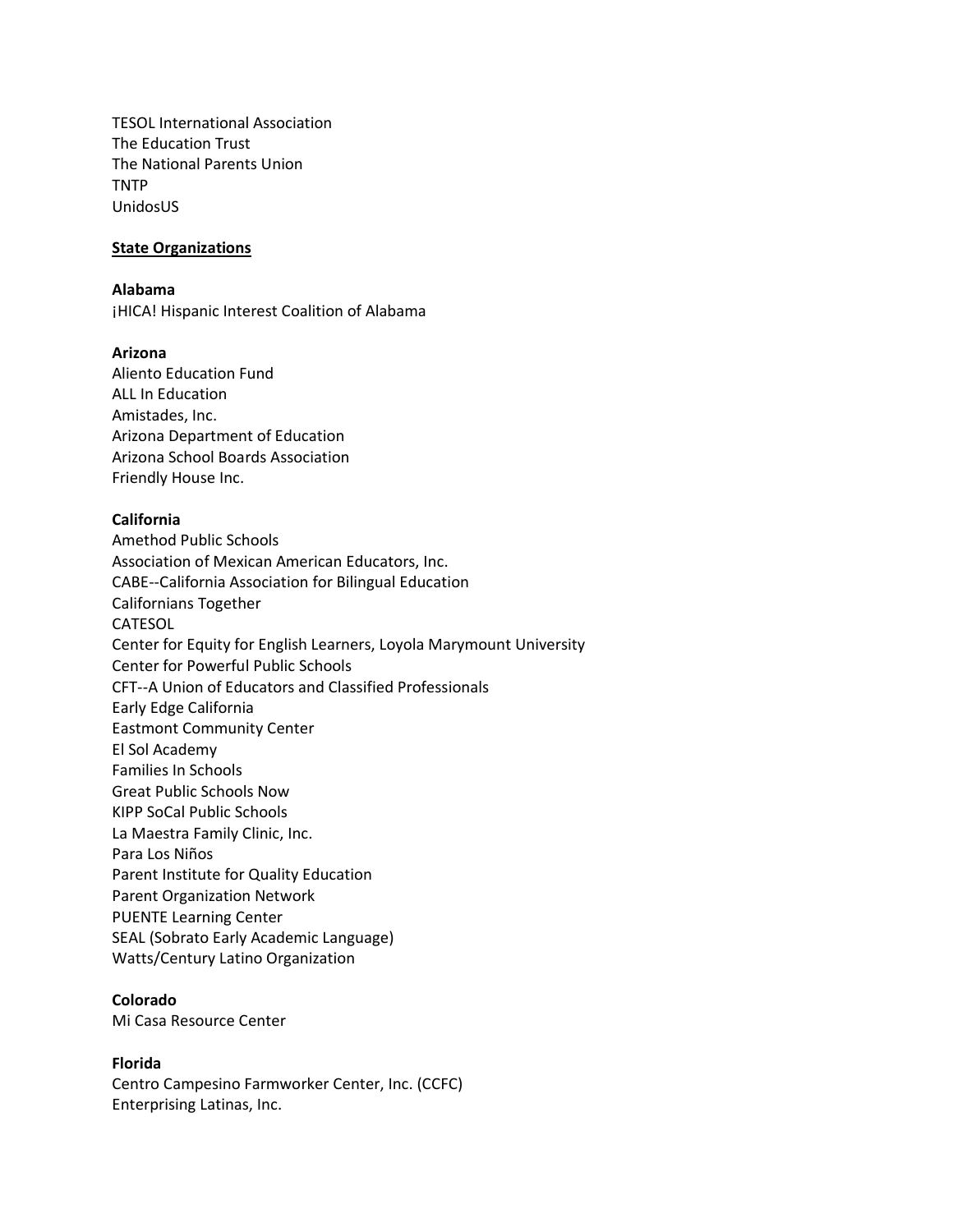Hispanic Services Council, Inc. Hispanic Unity of Florida Latino Leadership, Inc. Mexican American Council

#### **Illinois**

Acero Schools of Chicago Brighton Park Neighborhood Council Center for Changing Lives Centro Romero Illinois Migrant Council Instituto del Progreso Latino Northwest Side Housing Center

**Iowa** Centro Latino of Iowa

**Kansas** El Centro, Inc.

## **Massachusetts**

Greater Lawrence Community Action Council Massachusetts Advocates for Children

#### **Michigan**

El Concilio/Hispanic American Council Inc Hispanic Center of Western Michigan Southwest Economic Solutions

#### **Minnesota**

CLUES- Comunidades Latinas Unidas en Servicio

#### **Missouri**

Council of Administrators of Special Education

### **New York**

Dominico-American Society of Queens, Inc. EduColor Ibero-American Action League The Commitee for Hispanic Children and Families

### **North Carolina**

El Centro Hispano, Inc.

#### **Ohio**

El Centro de Servicios Sociales Ohio Hispanic Coalition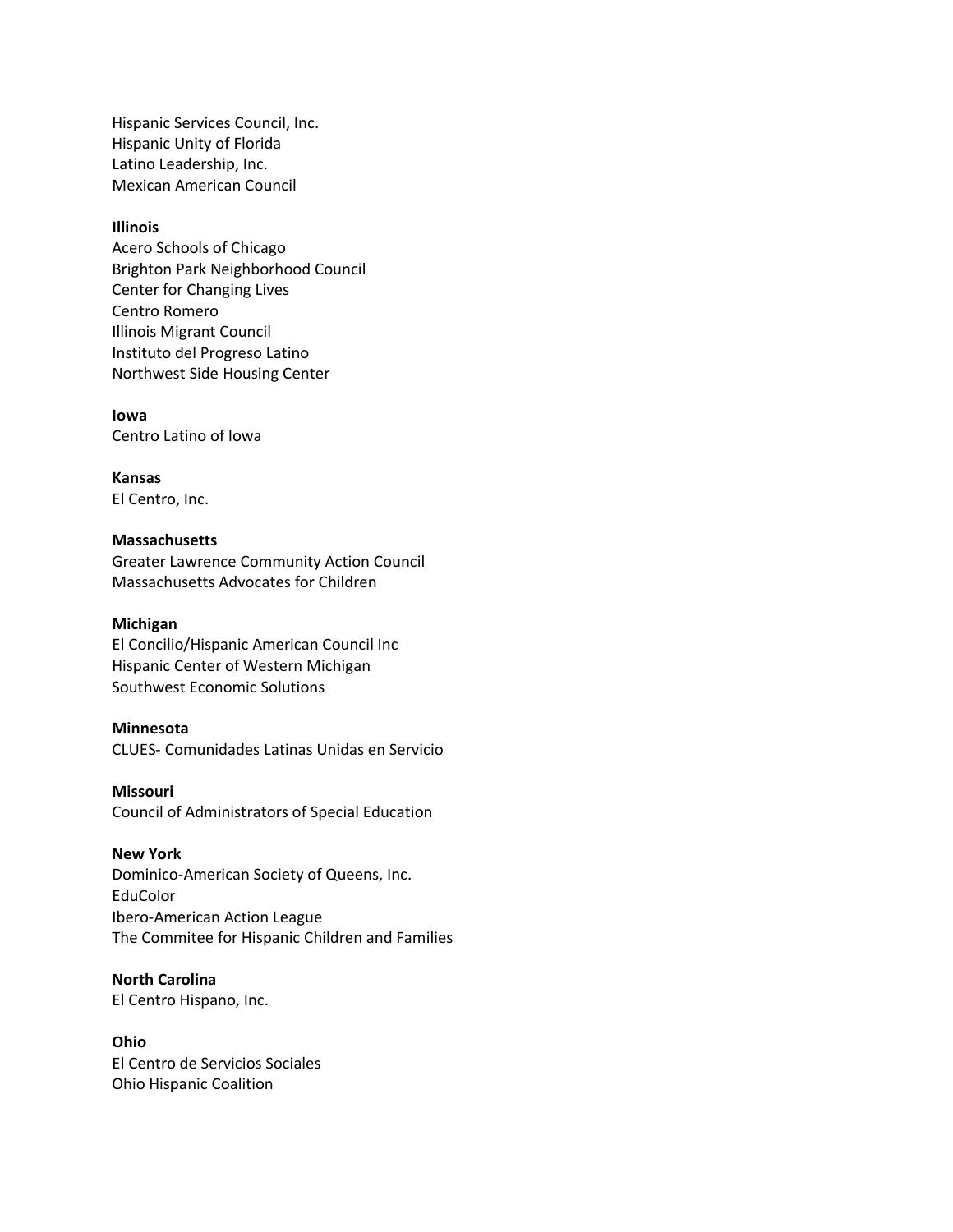## **Pennsylvania**

Centro Hispano Daniel Torres Inc. Concilio de Organizaciones Hispanas (El Concilio) Education Law Center PA I-LEAD Inc. Latino Community Center

## **Tennessee**

Conexión Américas

## **Texas**

Academia Cuauhtli Easterseals North & Central Texas Every Texan La Union del Pueblo Entero (LUPE) MULTICULTURAL FAMILY CENTER Northside American Federation of Teachers Project Vida Texas State Teachers Association The Education Trust in Texas

## **Virginia**

EDGE Consulting Partners Edu-Futuro Feminist Majority Foundation

# **Washington**

El Centro de la Raza

## **Wisconsin**

La Causa, Inc.

### **Puerto Rico**

One Stop Career Center of PR Inc.

<sup>i</sup> National Center for Education Statistics, Table 204.20, [English learner \(EL\) students enrolled in public elementary](https://nces.ed.gov/programs/digest/d21/tables/dt21_204.20.asp)  [and secondary schools, by state: Selected years, fall 2000 through fall 2019](https://nces.ed.gov/programs/digest/d21/tables/dt21_204.20.asp) (Washington, DC: National Center for Education Statistics, 2021).

ii National Center for Education Statistics, Table 204.20, English learner (EL) students enrolled in public elementary [and secondary schools, by state: Selected years, fall 2000 through fall 2019](https://nces.ed.gov/programs/digest/d21/tables/dt21_204.20.asp) (Washington, DC: National Center for Education Statistics, 2021).

iii UnidosUS calculation based on Bureau of Labor Statistics CPI inflation calculator and U.S. Department of Education and NCES data.

iv National Center for Education Statistics, English Learners in Public Schools (Washington, DC: National Center for Education Statistics, 2021).